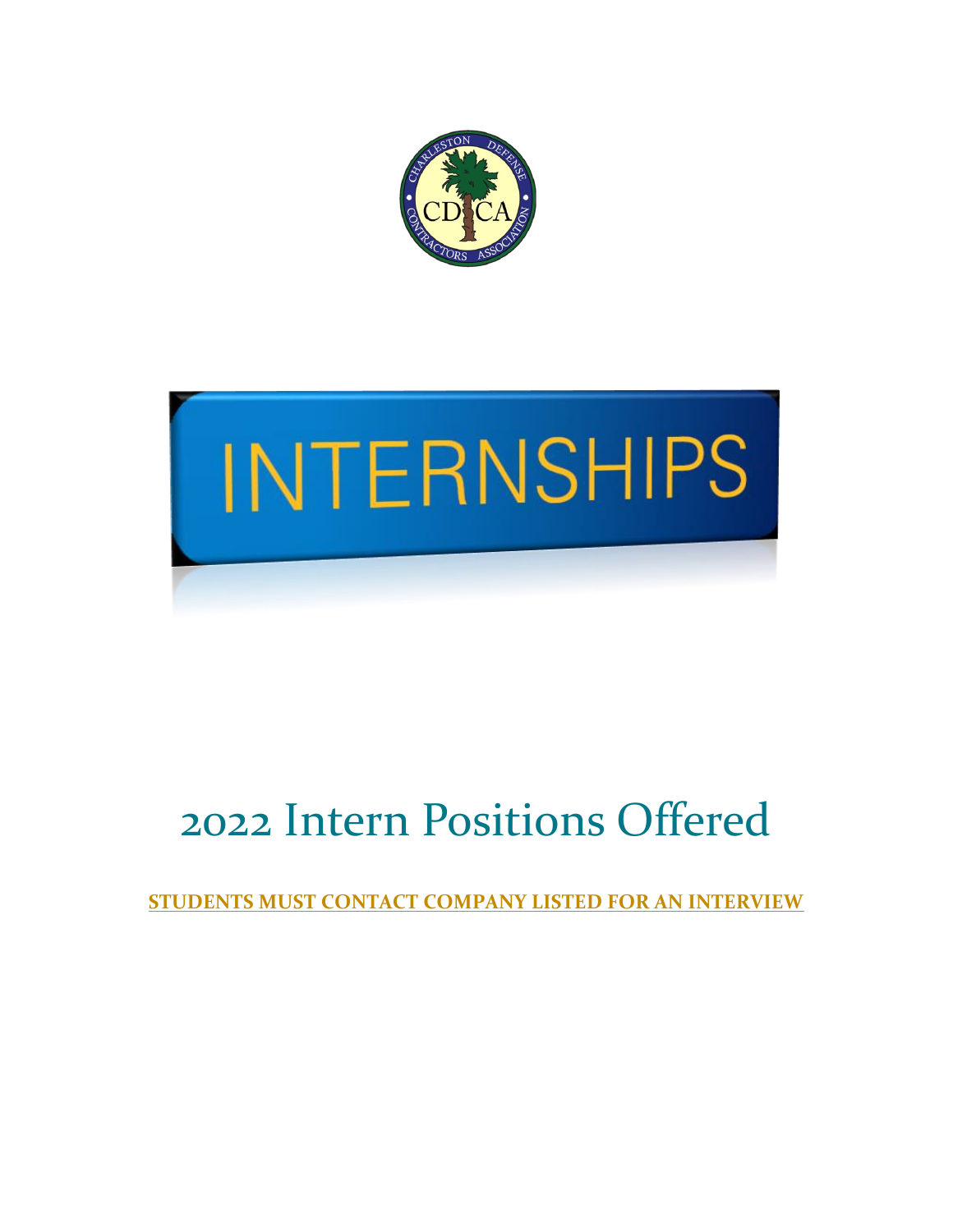# 1. Atlas Technologies, Inc.

**Internship Position Title:** System Admin Intern **Internship Period:** Summer 2022 (flexible dates and hours) **Point of Contact:** Nathan Smith **Email:** [nsmith@atlas-tech.com](mailto:nsmith@atlas-tech.com)  **Phone:** 843-518-7181

*Detailed description of position:* This is a great opportunity with flexible dates and hours for students who are motivated, want exposure to a broad range of technology and are eager to learn. Specific tasking will include, assisting current staff in supporting cloud services, core network services and team member assets. Additional responsibilities may include assisting with the configuration of IP phone systems, firewalls and Tier 1 support.

## *List all other requirements (minimum student year, applicable majors, software/hardware experience, etc.):*

- Year: Sophomore and above preferred
- Major/Field of Study: Bachelor's degree in Information Systems or related studies
- Desired Experience: Some experience or understanding of TCP/IP, Windows, Cloud services
- Knowledge of the following is beneficial: Windows Server, Cisco Switches and Routers

## 2. Grove Resource Solutions, Inc. (GRSi)

**Internship Position Title:** IT/Data Applications Intern **Internship Period:** 31 May to 1 Aug 2022 **Point of Contact:** Kassidy Gomes **Email:** [kassidy.gomes@grsi.com](mailto:kassidy.gomes@grsi.com) **Phone:** 843-594-5295

*Detailed description of position:* You will support and manage internal tasks in support of ongoing and new projects across GRSi's client portfolio. Typical activities include:

- Scripting/tool development for database imports
- Researching and compiling business intelligence data
- Artificially Intelligent Predictive Analytic Pipeline tool
- Database Support
- Development of ad-hoc reports

## *List all other requirements (minimum student year, applicable majors, software/hardware experience, etc.):*

Minimum Qualifications:  

- Must have completed 60 credits or above, OR in a Graduate level program prior to the start date of internship
- Must have a cumulative GPA of 2.5 or above
- Must be enrolled in a FULL TIME accredited Undergrad University or at minimum in a part time Graduate program
- Must have a declared major in one of the following: Math, Information Technology, Computer Science, Business, or demonstrated experience in related field.

What Excites Us:  

- General IT knowledge
- General database knowledge
- Programming/scripting experience (for example: Java, C++, Python)
- Microsoft Office Suite (Primarily, MS Excel)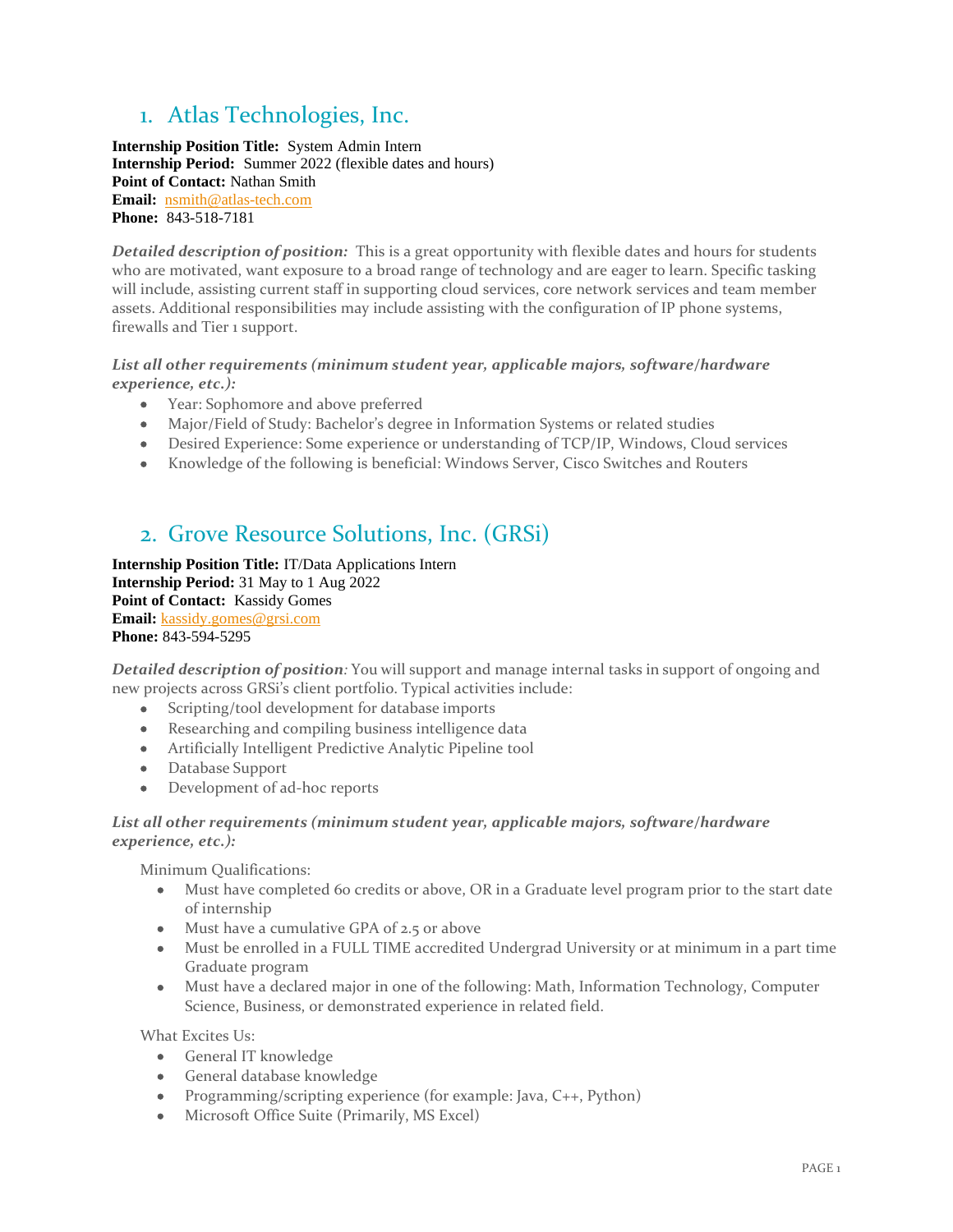# 3. KBR

**Internship Position Title:** Cyber Range Intern **Internship Period:** Spring/Summer 2022 **Point of Contact:** Brock Rabon **Email:** [brock.rabon@us.kbr.com](mailto:brock.rabon@us.kbr.com) **Phone:** 843-637-1482

*Detailed description of position:* This internship will provide participants the opportunity to get hands on experience with topics such as virtualization, cloud computing and cyber security. Students will have the chance to learn firsthand about Scrum project management methodology and participate on a Scrum team. Day to day responsibilities will have the student developing content for KBR's cyber range and receiving support and mentorship of senior level Cyber Security professionals.

## *List all other requirements (minimum student year, applicable majors, software/hardware experience, etc.):*

- Juniors and above.
- Computer Science and Cyber Security majors.
- Prefer a background in Cyber Security, virtualization and networking.

## 4. LIFE CYCLE ENGINEERING, INC.

**Internship Position Title:** Cybersecurity/System Administrator - Intern **Internship Period:** June – August 2022 **Point of Contact:** Michael Hoyt **Email:** [mhoyt@lce.com](mailto:mhoyt@lce.com) **Phone:** 843-697-8568

*Detailed description of position:* The two key areas of focus for the Cybersecurity/Systems Administrator intern include Technology and Process Improvement. The intern will assist the Lab Manager with daily tasks and be part of a team to help improve current business processes. This internship provides a learning environment rich with resources and experience. From the technology side, LCE's Internship Program provides qualified applicants the potential to learn about the following technologies: Cloud (private/public), Operating Systems, Database Technologies, Cybersecurity, and Networking.

#### *List all other requirements (minimum student year, applicable majors, software/hardware experience, etc.):*

• Candidates should have a basic understanding of computers and operating systems.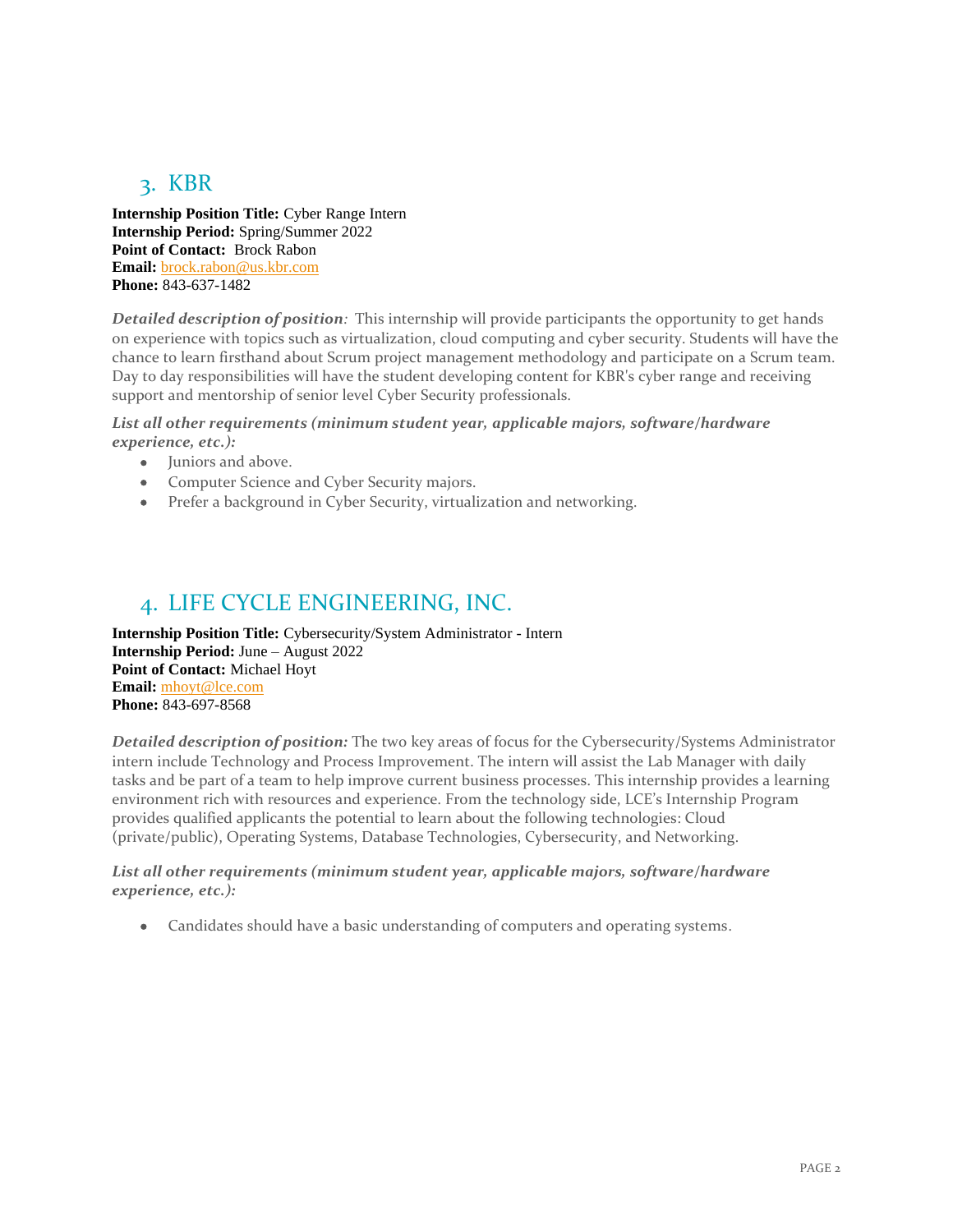## 5. ORBIS

**Internship Position Title:** Orbis Labs Engineering Intern **Internship Period:** Summer 2022 **Point of Contact:** Skip Mulligan **Email:** [skipmulligan@orbisinc.net](mailto:skipmulligan@orbisinc.net) **Phone:** 843-971-9390

*Detailed description of position:* ORBIS has an opening for an Electrical Engineering Intern at our Charleston, SC location. The position would be suited for an individual wanting to gain valuable experience in a growing engineering services company. The intern would work in the Research, Development, Test, and Engineering Lab supporting both government and commercial customer projects. Specific tasks to be performed could include programming, design, assembly and test.

#### *List all other requirements (minimum student year, applicable majors, software/hardware experience, etc.):*

- Student should be at least 50% complete toward the award of an accredited electrical engineering.
- Desired programming skills include LabView.
- Applicant must be a U.S. citizen capable of obtaining a DOD security clearance.

## 6. Scientific Research Corporation

**Internship Position Title:** Engineering Intern **Internship Period:** May – Aug 2022 (approximate) **Point of Contact:** John Schwacke **Email:** [jschwacke@scires.com](mailto:jschwacke@scires.com) **Phone:** 843-308-2510

*Detailed description of position:* Under direct supervision, the intern will apply standard engineering and computer science techniques, principles, theories, and concepts at a level familiar to second- or thirdyear college students. The intern will assist in the research, analysis, compilation, design, development and/or test of computing, communications, cyber security, or intelligence systems in support of customer requirements in one or more engineering disciplines.

## *List all other requirements (minimum student year, applicable majors, software/hardware experience, etc.):*

- This job requires the candidate to be actively pursuing a bachelor's degree in a relevant technical discipline, preferably electrical engineering, information systems, cyber security, physics, or computer science.
- Some software engineering/programming and data science experience is desired.
- The job's occupational field requires the application of complex, technical professional disciplines and the application of related concepts, practices, and methods.
- The intern is expected to participate as part of a team and should exhibit proficiency in verbal and written communication.